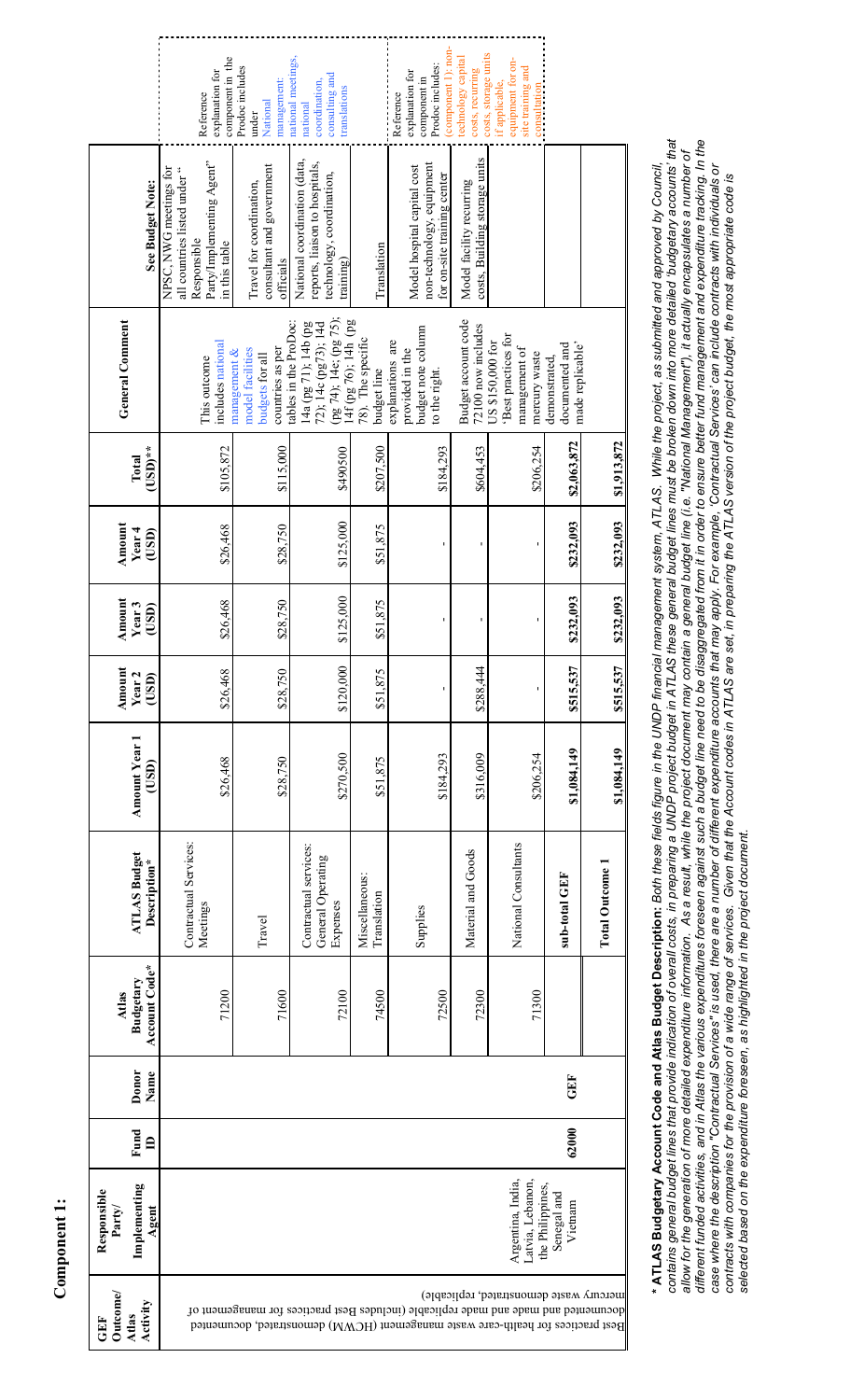|                                                |                                                                                                                                                                                        | Reference                                                                | accessories, site<br>linked to model<br>explanation for<br>(component 2):<br>Demonstration<br>component in<br>capital costs,<br>preparation,<br>technology<br>the ProDoc<br>includes:<br>facilities<br>permits,                                                                                                            | transportation<br>trainings,                                   | and maintenance<br>vehicles, repair<br>and validation     | testing                                                       |                                                                         |                         |                        |
|------------------------------------------------|----------------------------------------------------------------------------------------------------------------------------------------------------------------------------------------|--------------------------------------------------------------------------|----------------------------------------------------------------------------------------------------------------------------------------------------------------------------------------------------------------------------------------------------------------------------------------------------------------------------|----------------------------------------------------------------|-----------------------------------------------------------|---------------------------------------------------------------|-------------------------------------------------------------------------|-------------------------|------------------------|
| See Budget Note:                               | for urban technology; capital costs<br>It includes: Equipment capital cost<br>(including shredder if applicable)<br>(2 systems) and recurring costs(2<br>systems) for rural technology | deodorizers, incubator (validation)<br>Accessories: carts, binds tracks, | commissioning costs; permits/ fees;<br>worker safety: immunization, PPE.<br>Elements to be covered through<br>UNOPS global component are:<br>construction/renovation costs),<br>Elements to be covered by the<br>funds executed nationally will<br>installation, foundation and<br>Site preparation (including<br>include: | contracts with UIC/HCWH and<br>technology contingencies costs. | Urban technology recurring costs:<br>repair & maintenance | International Personnel costs for<br>UNOPS implemented budget | implemented budget (international<br>Travel costs for UNOPS<br>experts) |                         |                        |
| Comment<br>General                             |                                                                                                                                                                                        | This outcome<br>refers to                                                | Prodoc budgets for<br>and UNOPS as per<br>Senegal, Vietnam<br>component in the<br>Argentina, India,<br>14e; (pg 75); 14f<br>71); 14b (pg 72);<br>(pg 76); 14h(pg<br>"Demonstration<br>the Philippines,<br>tables: 14a (pg<br>Technology"                                                                                   | 78). The specific                                              | explanations are<br>provided in the<br>budget line        | column to the right<br>budget note                            |                                                                         |                         |                        |
| $\mathrm{(USD)^{**}}$<br>Total                 | \$1,392,710                                                                                                                                                                            | \$23,000                                                                 |                                                                                                                                                                                                                                                                                                                            | \$1.045.958                                                    | \$55,000                                                  | \$1,234,636                                                   | \$399,000                                                               | \$4,150,304             | \$4,150,304            |
| Amount<br>Year <sub>4</sub><br>(USD)           |                                                                                                                                                                                        |                                                                          |                                                                                                                                                                                                                                                                                                                            | \$148.382                                                      |                                                           | \$308,659                                                     | \$120,000                                                               | \$577,041               | \$577,041              |
| Amount<br>Year <sub>3</sub><br>(USD)           |                                                                                                                                                                                        |                                                                          |                                                                                                                                                                                                                                                                                                                            | \$148.382                                                      | ı                                                         | \$308,659                                                     | \$120,000                                                               | \$577,041               | \$577,041              |
| Amount<br>Year <sub>2</sub><br>(USD)           | \$148,500                                                                                                                                                                              | ı                                                                        |                                                                                                                                                                                                                                                                                                                            | \$148.382                                                      | ı                                                         | \$308,659                                                     | \$120,000                                                               | \$725,541               | \$725,541              |
| Amount<br>Year <sub>1</sub><br>(USD)           | \$1,244,210                                                                                                                                                                            | \$23,000                                                                 |                                                                                                                                                                                                                                                                                                                            | \$600,812                                                      | \$55,000                                                  | \$308,659                                                     | \$39.000                                                                | \$2,270,681             | \$2,270,681            |
| <b>ATLAS Budget</b><br>Description*            | Equipment                                                                                                                                                                              | Material and Goods                                                       | Contractual Services                                                                                                                                                                                                                                                                                                       |                                                                | Maintenance<br>Rental and                                 | International Personnel                                       | Travel                                                                  | sub-total GEF           | <b>Total Outcome 2</b> |
| Budgetary<br>Account<br>$Code*$<br>Atlas       | 72200                                                                                                                                                                                  | 72300                                                                    |                                                                                                                                                                                                                                                                                                                            | 72100                                                          | 73100                                                     | 71200                                                         | 71600                                                                   |                         |                        |
| Donor<br>Name                                  |                                                                                                                                                                                        |                                                                          |                                                                                                                                                                                                                                                                                                                            |                                                                |                                                           |                                                               |                                                                         | GEF                     |                        |
| <b>Fund ID</b>                                 |                                                                                                                                                                                        |                                                                          |                                                                                                                                                                                                                                                                                                                            |                                                                |                                                           |                                                               |                                                                         | 62000                   |                        |
| Implementing<br>Responsible<br>Party/<br>Agent |                                                                                                                                                                                        |                                                                          |                                                                                                                                                                                                                                                                                                                            |                                                                |                                                           |                                                               | Philippines,<br>Argentina,<br>India, the                                | Vietnam and<br>Senegal, | <b>UNOPS</b>           |
| <b>Jutcome/Atlas</b><br>vetivity<br>田          |                                                                                                                                                                                        |                                                                          | Appropriate non-incinsion health-care waste treatment technologies successfully deployed                                                                                                                                                                                                                                   |                                                                |                                                           |                                                               | and demonstrated                                                        |                         |                        |

Component 2: **Component 2:**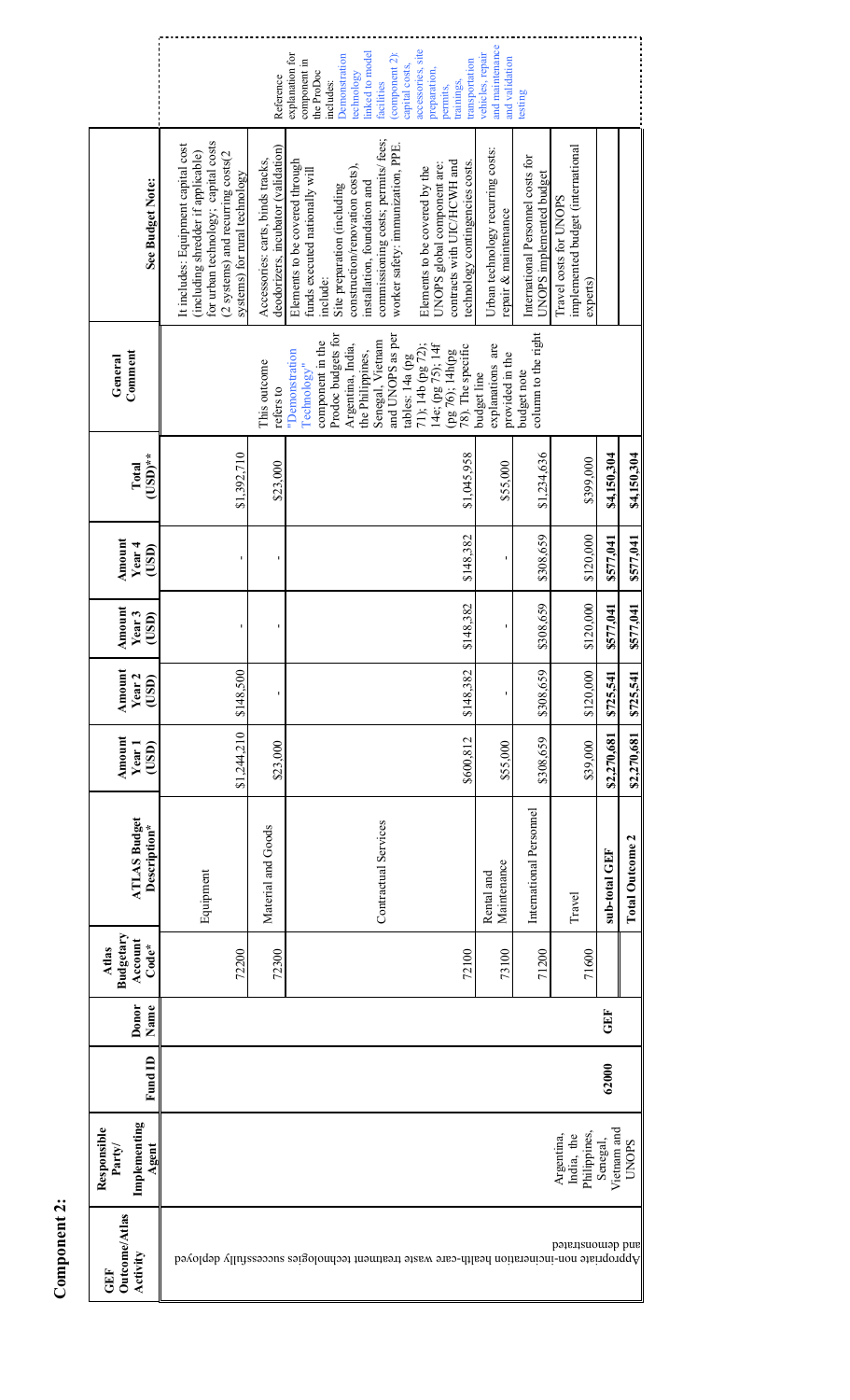| See Budget Note:                               | Spill kits                      | below may, in future, be<br>covered by co-financing<br>** the items indicated<br>Safe storage in model<br>facilities | Reference explanation for<br>component in the ProDoc<br>sources outside of the<br>GEF.<br>technologies (for all<br>model facilities)<br>Mercury-free<br>alternative | (component 4): spill kits,<br>safe storage for existing<br>includes: Non-mercury<br>equipment and policy<br>nercury equipment,<br>10 hospitals; mercury<br>Assessment work in<br>national conference. | mercury-free alternative<br>assessment tools and<br>activities, public<br>devices, mercury | conference if applicable<br>awareness activities and<br>national mercury                                                                                                                                                                                                                 |
|------------------------------------------------|---------------------------------|----------------------------------------------------------------------------------------------------------------------|---------------------------------------------------------------------------------------------------------------------------------------------------------------------|-------------------------------------------------------------------------------------------------------------------------------------------------------------------------------------------------------|--------------------------------------------------------------------------------------------|------------------------------------------------------------------------------------------------------------------------------------------------------------------------------------------------------------------------------------------------------------------------------------------|
| <b>General Comment</b>                         | This outcome to<br>'Non-mercury | policy" component<br>equipment and<br>in the Prodoc<br>budgets for                                                   | Argentina, India,<br>Latvia, Lebanon,<br>the Philippines,<br>Senegal and                                                                                            | 71); 14b (pg 72);<br>ProDoc: 14a (pg<br>14c (pg73); 14d<br>Vietnam as per<br>tables in the                                                                                                            | (pg 74); 14e; (pg<br>75); 14f (pg 76);<br>14h(pg 78).                                      | are provided in the<br>line explanations<br>Specific budget<br>Column to the<br><b>Budget Note</b><br>right.                                                                                                                                                                             |
| USD)**<br>Total                                | \$54,000                        | \$68,000                                                                                                             | \$99,000                                                                                                                                                            | \$163.000                                                                                                                                                                                             | \$384,000                                                                                  |                                                                                                                                                                                                                                                                                          |
| Amount<br>Year 4<br>(USD)                      | \$13,500                        | \$17,000                                                                                                             | \$24,000                                                                                                                                                            | \$39,750                                                                                                                                                                                              | \$94,250                                                                                   |                                                                                                                                                                                                                                                                                          |
| Amount<br>Year <sub>3</sub><br>(USD)           | \$13,500                        | \$17,000                                                                                                             | \$25,000                                                                                                                                                            | \$40,750                                                                                                                                                                                              | \$96,250                                                                                   |                                                                                                                                                                                                                                                                                          |
| Amount<br>Year <sub>2</sub><br>(USD)           | \$13,500                        | \$17,000                                                                                                             | \$25,000                                                                                                                                                            | \$40,750                                                                                                                                                                                              | \$96,250                                                                                   |                                                                                                                                                                                                                                                                                          |
| Amount<br>(USD)<br>Year <sub>1</sub>           | \$13,500                        | \$17,000                                                                                                             | \$25,000                                                                                                                                                            | \$41,750                                                                                                                                                                                              | \$97,250                                                                                   |                                                                                                                                                                                                                                                                                          |
| <b>ATLAS Budget</b><br>Description*            | Material and Goods              | Maintenance<br>Rental and                                                                                            | Equipment                                                                                                                                                           | Contractual services                                                                                                                                                                                  | sub-total GEF                                                                              | <b>Total Outcome 3</b>                                                                                                                                                                                                                                                                   |
| Budgetary<br>Account<br>$Code*$<br>Atlas       | 72300                           | 73100                                                                                                                | 72200                                                                                                                                                               | 72100                                                                                                                                                                                                 |                                                                                            |                                                                                                                                                                                                                                                                                          |
| Donor<br>Name                                  |                                 |                                                                                                                      |                                                                                                                                                                     |                                                                                                                                                                                                       | GEF                                                                                        |                                                                                                                                                                                                                                                                                          |
| Fund ID                                        |                                 |                                                                                                                      |                                                                                                                                                                     |                                                                                                                                                                                                       | 62000                                                                                      |                                                                                                                                                                                                                                                                                          |
| Implementing<br>Responsible<br>Party/<br>Agent |                                 |                                                                                                                      |                                                                                                                                                                     |                                                                                                                                                                                                       |                                                                                            | Lebanon, the<br>India, Latvia<br>Senegal and<br>Vietnam<br>Philippines,<br>Argentina,                                                                                                                                                                                                    |
| Outcome/Atlas<br>Activity<br>GEF               |                                 |                                                                                                                      |                                                                                                                                                                     |                                                                                                                                                                                                       |                                                                                            | 72100, year 1)<br>mercury waste captured ther Component 1, budget account code<br>promoted (* costs for best practice demonstrations for management of<br>documented and made replicable and use of mercury-free devices<br>Best practices for management of mercury waste demonstrated, |

Component 3: **Component 3:**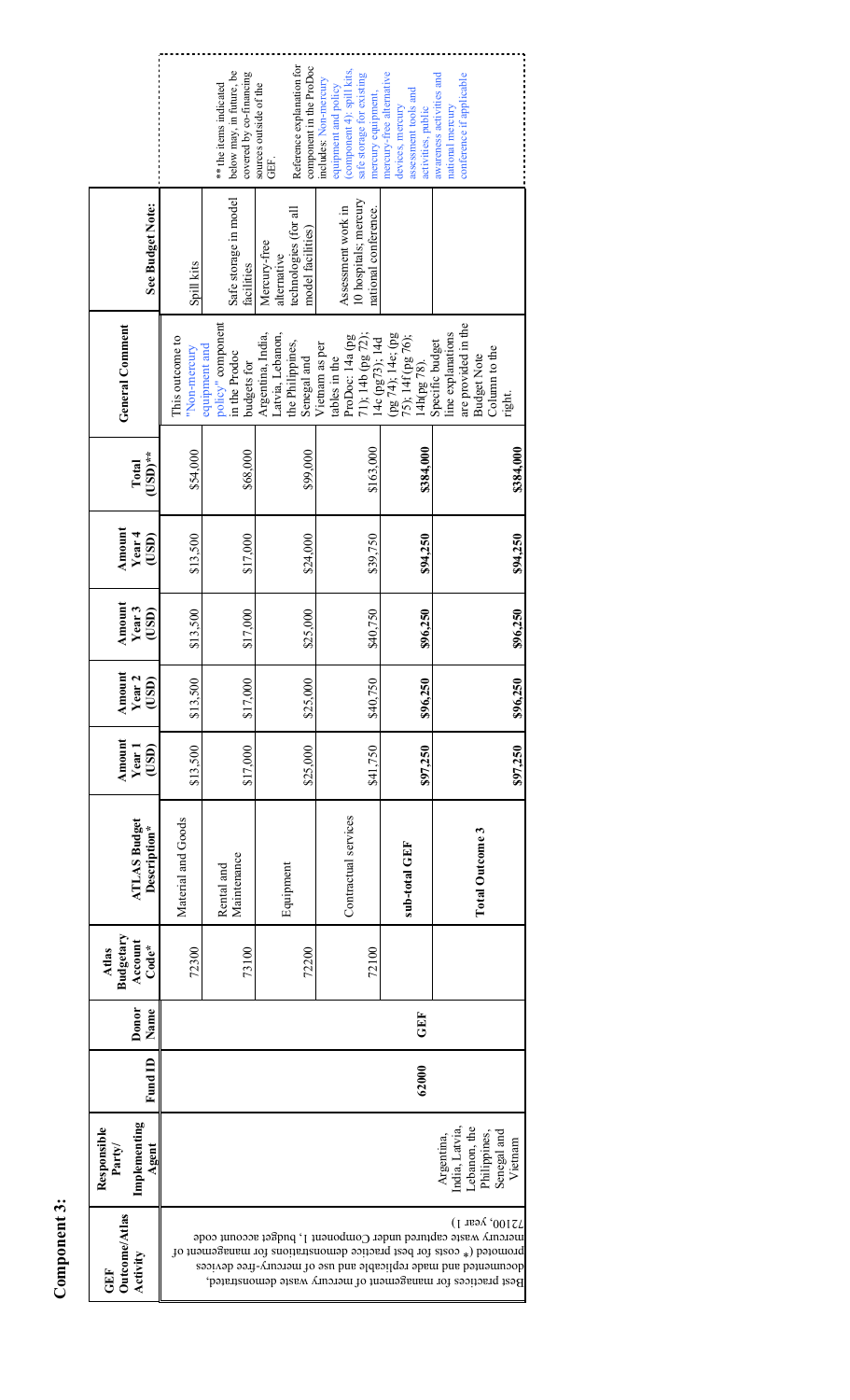Component 4: **Component 4:** 

|                                               | Reference explanation for<br>related to the inclusion of<br>component in the ProDoc<br>(component 5): One-time<br>HCWM best practices in<br>development, translation<br>costs include curriculum<br>if applicable, equipment<br>training session include<br>procurement, activities<br>curricula, and program<br>evaluation. Costs per<br>related professional<br>includes: National<br>training program | student materials; facility<br>of students; trainer costs;<br>administrative costs; and<br>board and transportation<br>cost; subsidies for room,<br>transportation to model<br>acilities |                                        |
|-----------------------------------------------|----------------------------------------------------------------------------------------------------------------------------------------------------------------------------------------------------------------------------------------------------------------------------------------------------------------------------------------------------------------------------------------------------------|------------------------------------------------------------------------------------------------------------------------------------------------------------------------------------------|----------------------------------------|
| See Budget Note:                              | training materials; trainer;<br>development; translation;<br>transportation; facilities<br>This outcome activity<br>includes: curriculum<br>room & board $&$<br>rental                                                                                                                                                                                                                                   |                                                                                                                                                                                          |                                        |
| <b>General Comment</b>                        | in the Prodoc budgets<br>to "National Training<br>Program" component<br>14a (pg 71); 14b (pg<br>72); 14c (pg73); 14d<br>(pg 74); 14e; (pg 75);<br>(pg 76); 14h(pg<br>tables in the ProDoc:<br>Latvia, Lebanon, the<br>for Argentina, India,<br>Philippines, Senegal<br>This outcome refers<br>and Vietnam as per                                                                                         | budget note column to<br>78). The specific<br>explanations are<br>provided in the<br>budget line<br>the right                                                                            |                                        |
| $\mathrm{USD}$ **<br>Total                    | \$785,460                                                                                                                                                                                                                                                                                                                                                                                                | \$785,460                                                                                                                                                                                | \$785,460                              |
| Amount<br>Year <sub>4</sub><br>(USD)          | \$196.366                                                                                                                                                                                                                                                                                                                                                                                                | \$196,366                                                                                                                                                                                | \$196,366                              |
| Amount<br>Year <sub>3</sub><br>(USD)          | \$392,730                                                                                                                                                                                                                                                                                                                                                                                                | \$392,730                                                                                                                                                                                | \$392,730                              |
| Amount<br>Year <sub>2</sub><br>(USD)          | \$196,364                                                                                                                                                                                                                                                                                                                                                                                                | \$196,364                                                                                                                                                                                | \$196,364                              |
| Amount<br>(USD)<br>Year <sub>1</sub>          | $\blacksquare$                                                                                                                                                                                                                                                                                                                                                                                           |                                                                                                                                                                                          |                                        |
| <b>ATLAS Budget</b><br>Description*           | Contractual<br>Services                                                                                                                                                                                                                                                                                                                                                                                  | sub-total GEF                                                                                                                                                                            | <b>Total Outcome 4</b>                 |
| Budgetary<br>Account<br>$Code*$<br>Atlas      | 72100                                                                                                                                                                                                                                                                                                                                                                                                    |                                                                                                                                                                                          |                                        |
| Donor<br>Name                                 |                                                                                                                                                                                                                                                                                                                                                                                                          | GEF                                                                                                                                                                                      |                                        |
| Fund<br>$\triangleq$                          |                                                                                                                                                                                                                                                                                                                                                                                                          | 62000                                                                                                                                                                                    |                                        |
| Implementing<br>Responsible<br>Agent<br>Party |                                                                                                                                                                                                                                                                                                                                                                                                          | Lebanon, the<br>India, Latvia,<br>Argentina,                                                                                                                                             | Senegal and<br>Philippines,<br>Vietnam |
| Outcome/Atl<br>as Activity<br>GEF             | implementation of best practices and appropriate technologies beyond model<br>New and/or enhanced training programs established to build capacity for the                                                                                                                                                                                                                                                | facilities and programs                                                                                                                                                                  |                                        |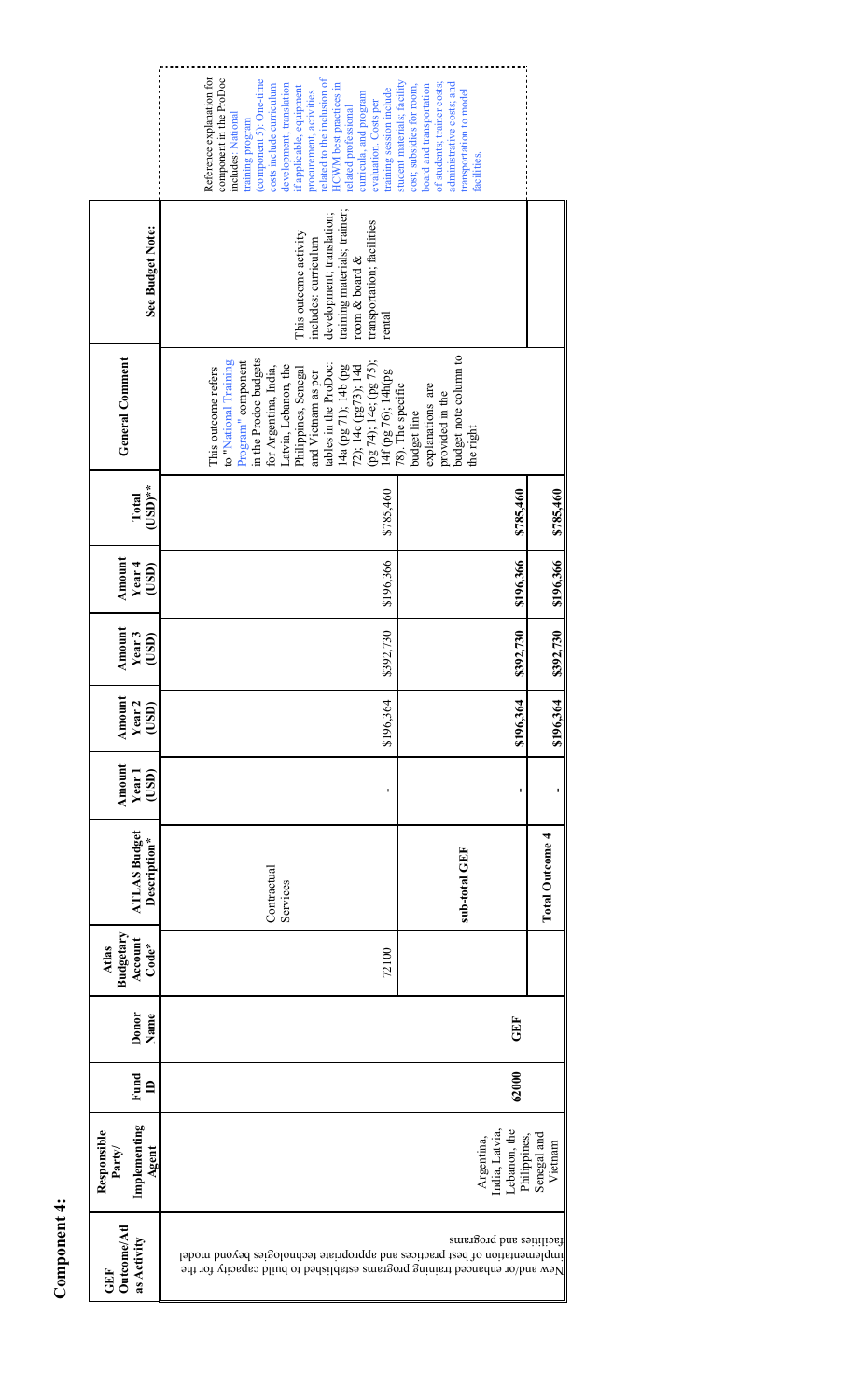|                                                          | Reference explanation for<br>component in the ProDoc<br>includes: National Policy                                                                                                                                                | Review            |                                                                                                                                                                                   |
|----------------------------------------------------------|----------------------------------------------------------------------------------------------------------------------------------------------------------------------------------------------------------------------------------|-------------------|-----------------------------------------------------------------------------------------------------------------------------------------------------------------------------------|
| See Budget Note:                                         | national consultants time<br>National meetings and                                                                                                                                                                               |                   |                                                                                                                                                                                   |
| Comment<br>General                                       | Prodoc budgets for<br>refers to "National<br>component in the<br>Argentina, India,<br>Latvia, Lebanon,<br>ProDoc: 14a (pg<br>Policy Review<br>the Philippines,<br>Vietnam as per<br>This outcome<br>tables in the<br>Senegal and | 71); 14b (pg 72); | column to the right<br>are provided in the<br>14c (pg73); 14d<br>(pg 74); 14e; (pg<br>75); 14f (pg 76);<br>14h(pg 78). The<br>specific budget<br>line explanations<br>budget note |
| $\mathrm{USD}$ **<br>Total                               | \$130,000                                                                                                                                                                                                                        | \$130,000         | \$130,000                                                                                                                                                                         |
| Amount<br>Year 4<br>(USD)                                | \$32,500                                                                                                                                                                                                                         | \$32,500          | \$32,500                                                                                                                                                                          |
| Amount<br>Year <sub>3</sub><br>(USD)                     | \$32,500                                                                                                                                                                                                                         | \$32,500          | \$32,500                                                                                                                                                                          |
| ă<br>Amou<br>Year<br>$\overline{\text{c}}$               | \$32,500                                                                                                                                                                                                                         | \$32,500          | \$32,500                                                                                                                                                                          |
| Amount<br>(USD)<br>Year <sub>1</sub>                     | \$32,500                                                                                                                                                                                                                         | \$32,500          | \$32,500                                                                                                                                                                          |
| <b>ATLAS Budget</b><br>Description*                      | Contractual<br>Services                                                                                                                                                                                                          | sub-total GEF     | <b>Total Outcome 5</b>                                                                                                                                                            |
| Budgetary<br>Account<br>$\mathbf{Code}^{\star}$<br>Atlas | 72100                                                                                                                                                                                                                            |                   |                                                                                                                                                                                   |
| Donor<br>Name                                            |                                                                                                                                                                                                                                  | <b>GEF</b>        |                                                                                                                                                                                   |
| Fund<br>$\triangleq$                                     |                                                                                                                                                                                                                                  | 62000             |                                                                                                                                                                                   |
| Implementing<br>Responsible<br>Party<br>Agent            |                                                                                                                                                                                                                                  |                   | Lebanon, the<br>India, Latvia,<br>Senegal and<br>Vietnam<br>Philippines,<br>Argentina,                                                                                            |
| Outcome/Atlas<br>Activity<br>GEF                         | and practices demonstrated by the Project explored and, where<br>National policies aimed at replicating and sustaining best techniques                                                                                           |                   | feasible, initiated                                                                                                                                                               |

........................

Component 5: **Component 5:**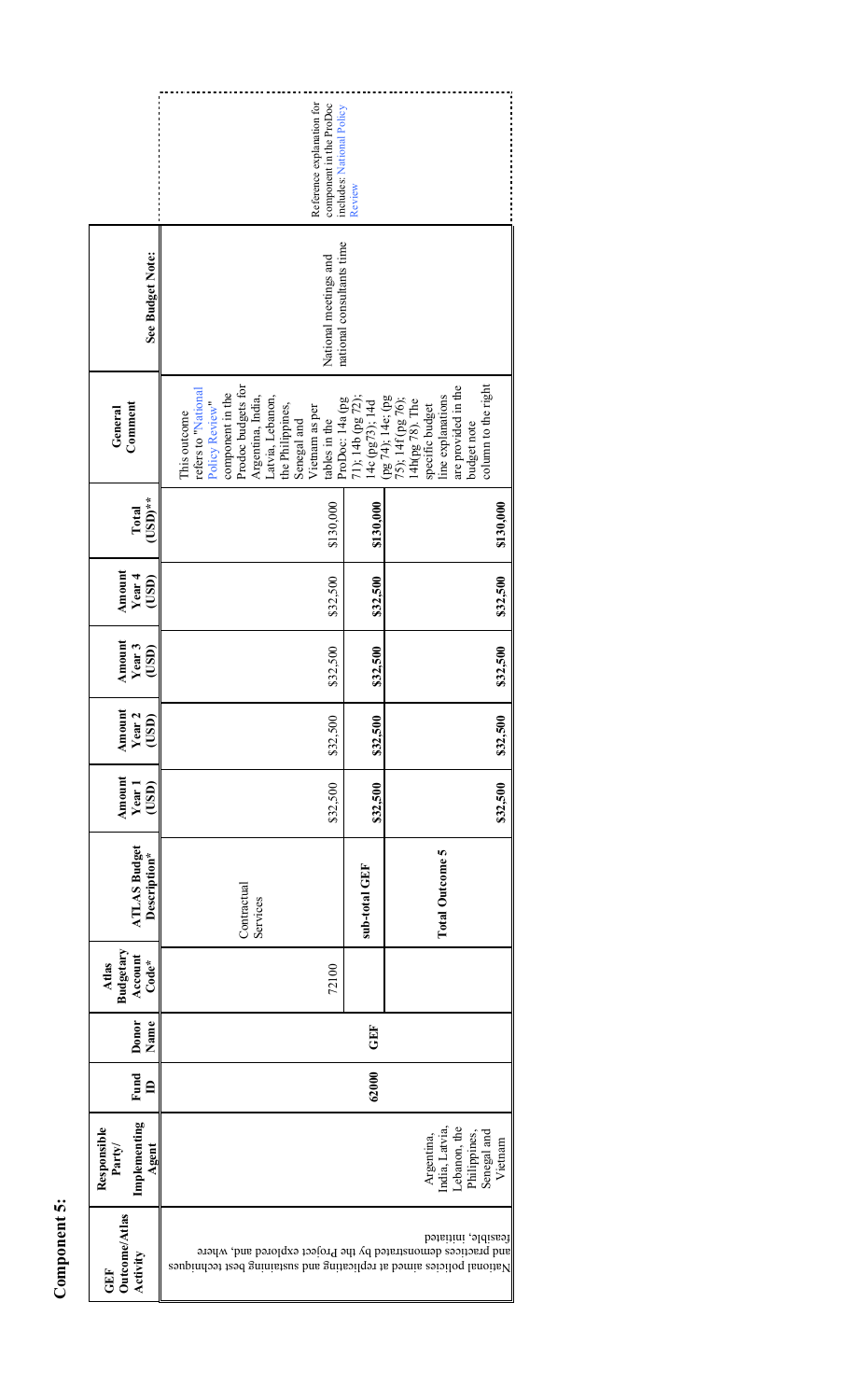Component 6: **Component 6:** 

|                                                 | Reference explanation for<br>component in the Prodoc<br>development and design<br>dissemination activities<br>includes: National<br>of dissemination<br>$\frac{1}{2}$ component $\frac{1}{2}$ ): | knowledge and awareness<br>results, and dissemination<br>conference(s) to increase<br>and government officials<br>of relevant professional<br>through relevant public<br>disseminate Project<br>materials, national<br>on HCWM and to | health-care associations<br>and Project partners                          |
|-------------------------------------------------|--------------------------------------------------------------------------------------------------------------------------------------------------------------------------------------------------|---------------------------------------------------------------------------------------------------------------------------------------------------------------------------------------------------------------------------------------|---------------------------------------------------------------------------|
| See Budget Note:                                | Facility costs; Room &<br>Board; Transportation;<br>Conference Materials;<br>Conference Planner;<br>Honorarium                                                                                   | development, design, print<br>of publications, mailings,<br>health care associations);<br>assessment; disseminate<br>Special data gathering/<br>materials (professional<br>cd, etc.; translations<br>project results and              |                                                                           |
| General Comment                                 | Latvia, Lebanon, the<br>This outcome refers<br>Prodoc budgets for<br>component in the<br>Argentina, India,<br>Dissemination<br>to "National<br><b>Activities</b>                                 | (pg 74); 14e; (pg 75);<br>tables in the ProDoc:<br>14a (pg 71); 14b (pg<br>72); 14c (pg73); 14d<br>Philippines, Senegal<br>14f (pg 76); 14h(pg<br>and Vietnam as per<br>78). The specific<br>budget line                              | budget note column<br>explanations are<br>provided in the<br>to the right |
| $\mathrm{USD}$ **<br>Total                      | \$348,000                                                                                                                                                                                        | \$185,500                                                                                                                                                                                                                             | \$533,500<br>\$533,500                                                    |
| Amount<br>Year 4<br>(USD)                       | \$101,500                                                                                                                                                                                        | 50,500                                                                                                                                                                                                                                | \$152,000<br>\$152,000                                                    |
| Amount<br>Year3<br>(USD)                        | \$101,500                                                                                                                                                                                        | \$50,500                                                                                                                                                                                                                              | \$152,000<br>\$152,000                                                    |
| Amount<br>Year <sub>2</sub><br>(USD)            | \$72,500                                                                                                                                                                                         | \$42,250                                                                                                                                                                                                                              | \$114,750<br>\$114,750                                                    |
| Amount<br>(USD)<br>Year <sup>1</sup>            | \$72,500                                                                                                                                                                                         | \$42,250                                                                                                                                                                                                                              | \$114,750<br>\$114,750                                                    |
| <b>ATLAS Budget</b><br>Description*             | Services: National<br>Conference(s)<br>Contractual                                                                                                                                               | expenses/Dissemina<br>Miscellaneous:<br>tion activities<br>Operating                                                                                                                                                                  | <b>Total Outcome 6</b><br>sub-total GEF                                   |
| Budgetary<br>Account<br>$Code*$<br>Atlas        | 71200                                                                                                                                                                                            | 74500                                                                                                                                                                                                                                 |                                                                           |
| Donor<br>Name                                   |                                                                                                                                                                                                  |                                                                                                                                                                                                                                       | GEF                                                                       |
| Fund<br>$\mathbf{a}$                            |                                                                                                                                                                                                  |                                                                                                                                                                                                                                       | 62000                                                                     |
| Implementing<br>Responsible<br>Party<br>Agent   |                                                                                                                                                                                                  | Argentina,                                                                                                                                                                                                                            | Lebanon, the<br>India, Latvia<br>Senegal and<br>Philippines,<br>Vietnam   |
| <b>Dutcome/Atlas</b><br><b>Activity</b><br>GEF. | Project results disseminated to all stakeholders for awareness-                                                                                                                                  | raising aimed at their replication                                                                                                                                                                                                    |                                                                           |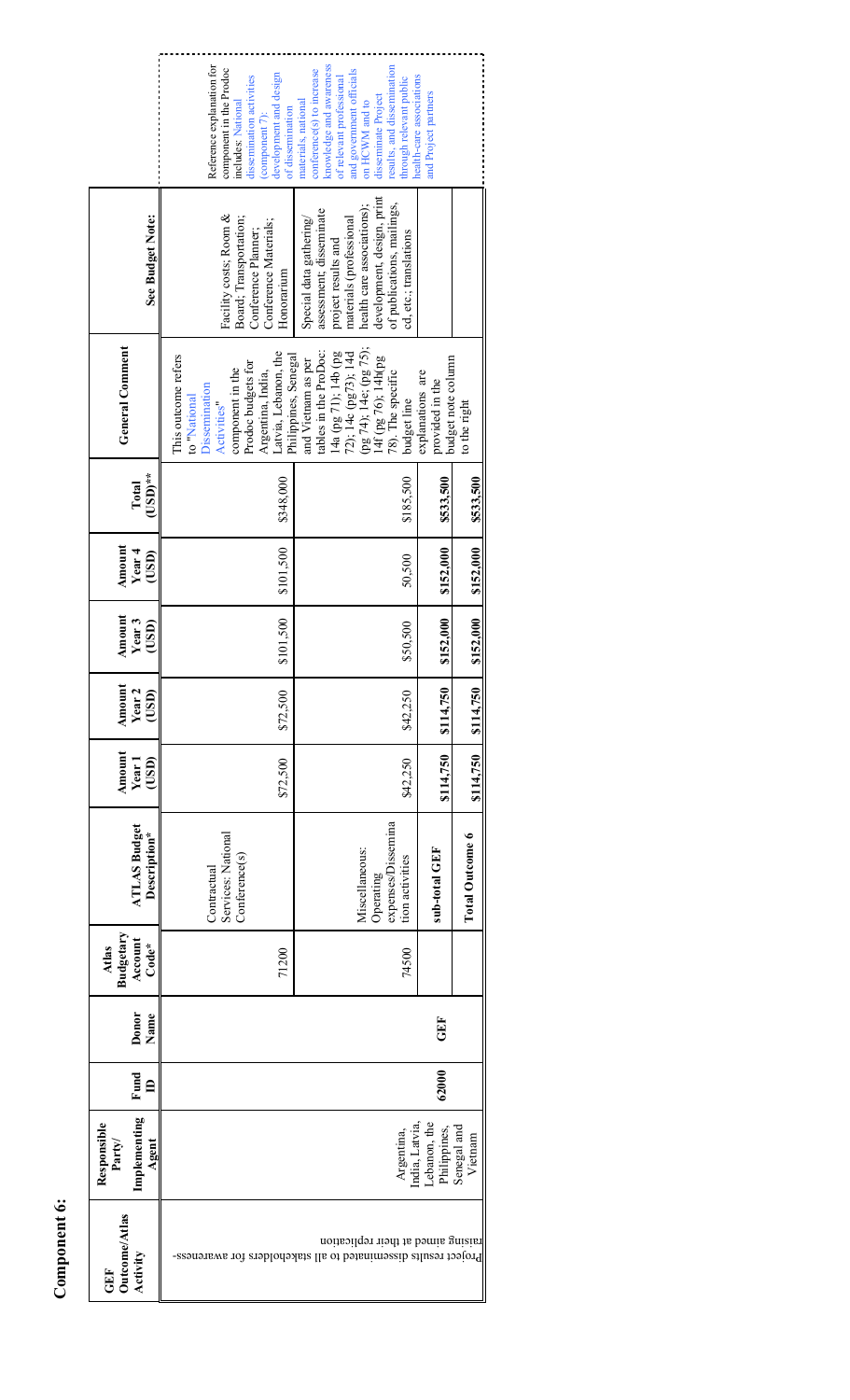|                                                  | Reference explanation for<br>component in the ProDoc<br>"WHO Activities and<br>includes Annex 6A     | Budget"                                         |                 | Reference explanation for<br>component in the ProDoc<br>"WHO Activities and<br>includes Annex 6A<br>Budget"                                                                                                                        |               |                        |
|--------------------------------------------------|------------------------------------------------------------------------------------------------------|-------------------------------------------------|-----------------|------------------------------------------------------------------------------------------------------------------------------------------------------------------------------------------------------------------------------------|---------------|------------------------|
| See Budget Note:                                 | International Personnel<br>costs                                                                     |                                                 |                 | Country Activities                                                                                                                                                                                                                 |               |                        |
| <b>General Comment</b>                           | activities, budget and<br>co-financing" table<br>This component<br>refers to "WHO<br>Project-related | budget line on salary:<br>Pg 188 of the project | document        | budget line on salary:<br>activities, budget and<br>Pg 188 of the project<br>cofinancing" table<br>This component<br>refers to "WHO<br>Project-related<br>document                                                                 |               |                        |
| $\mathrm{USD}$ **<br>Total                       | \$150,000                                                                                            | \$150,000                                       | \$150,000       | \$420,000                                                                                                                                                                                                                          | \$420,000     | \$420,000              |
| Amount<br>Year 4<br>(USD)                        | ı                                                                                                    |                                                 |                 |                                                                                                                                                                                                                                    |               |                        |
| Amount<br>Year3<br>(USD)                         | \$50,000                                                                                             | \$50,000                                        | \$50,000        | \$140,000                                                                                                                                                                                                                          | \$140,000     | \$140,000              |
| Amount<br>Year <sub>2</sub><br>(USD)             | \$50,000                                                                                             | \$50,000                                        | \$50,000        | \$140,000                                                                                                                                                                                                                          | \$140,000     | \$140,000              |
| Amount<br>Year <sub>1</sub><br>(USD)             | \$50,000                                                                                             | \$50,000                                        | \$50,000        | \$140,000                                                                                                                                                                                                                          | \$140,000     | \$140,000              |
| <b>ATLAS Budget</b><br>Description*              | International Personnel                                                                              | sub-total GEF                                   | Total Outcome 7 | Argentina<br>(PAHO/AMRO); India<br>Support to: Tanzania;<br>Contractual services:<br>(SEARO); Lebanon<br>Sénégal (AFRO);<br>(EMRO); Latvia<br>EURO)                                                                                | sub-total GEF | <b>Total Outcome 8</b> |
| Budgetary<br>Account<br>$Code*$<br>Atlas         | 71200                                                                                                |                                                 |                 | 72100                                                                                                                                                                                                                              |               |                        |
| Donor<br>Name                                    |                                                                                                      | GEF                                             |                 |                                                                                                                                                                                                                                    | GEF           |                        |
| Fund<br>$\triangleq$                             |                                                                                                      | 62000                                           |                 |                                                                                                                                                                                                                                    | 62000         |                        |
| Implement<br>Responsibl<br>ing Agent<br>e Party/ |                                                                                                      |                                                 | <b>WHO</b>      |                                                                                                                                                                                                                                    |               | <b>WHO</b>             |
| Outcome/Atlas<br>Activity<br>GEF                 | environmentally sound<br>Promotion of the principles of                                              |                                                 | HCMM            | health-care waste management<br>national plan, policies and legislation on<br>development and implementation of a<br>management of HCW and in the<br>national guidance manual for sound<br>Sunqoloveb in established a gredoping a |               |                        |

Components 7 & 8: **Components 7 & 8:**